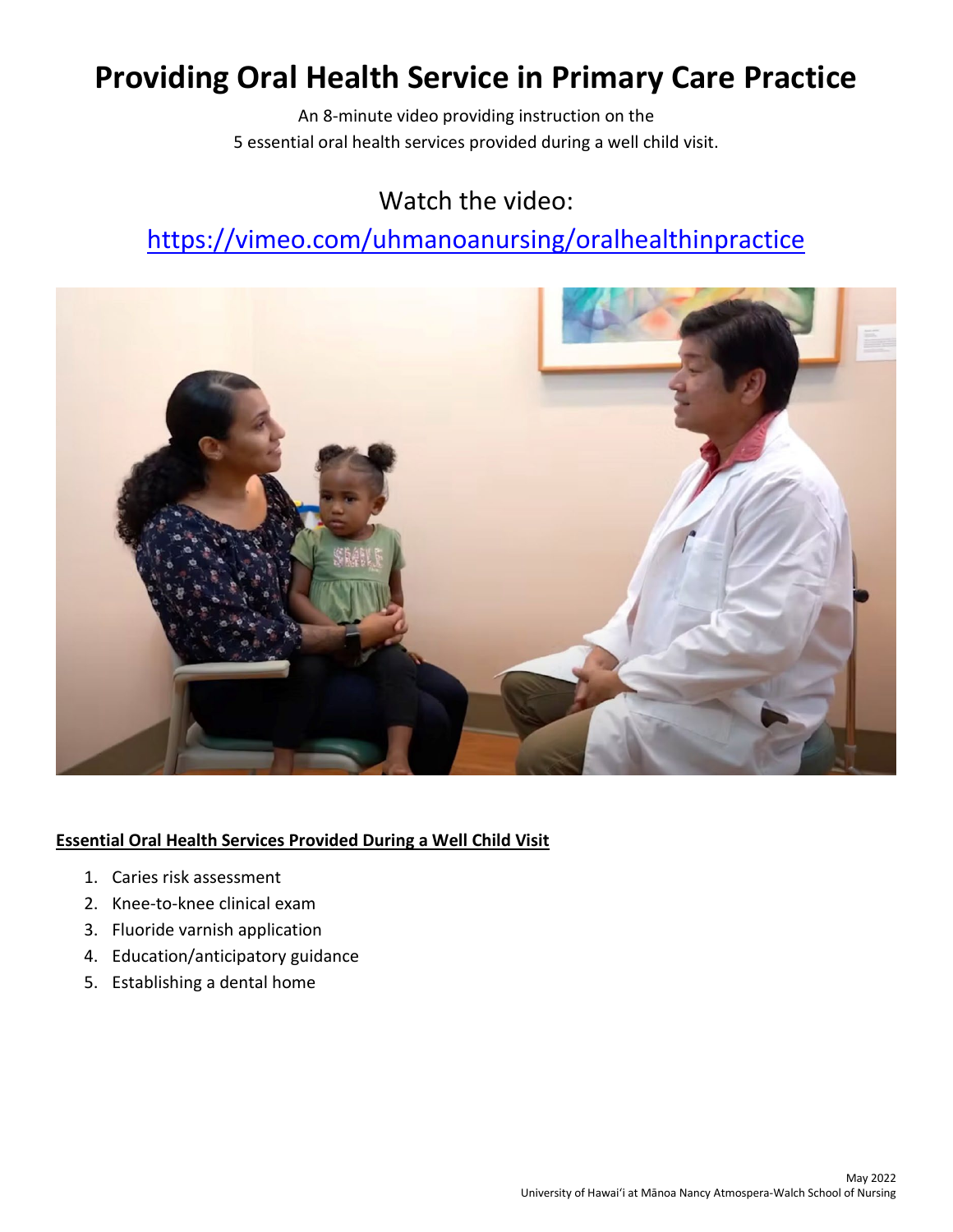# **Steps to Applying Fluoride Varnish**

Supplemental Companion Video Handout for Providers

### **Materials Needed**

- Gloves
- Fluoride varnish and applicator (Figure 1)
- 2x2 gauze squares
- Disposable tongue blade or mouth mirror (optional)

### **Application Steps**

- 6. Obtain the materials
- 7. Inform caregiver of the procedure and obtain consent
- 8. Reassure caregiver that any discoloration from varnish is temporary
- 9. Position child in "knee-to-knee" position (Figure 2)
- 10. Prepare the fluoride varnish
	- Be sure to mix to assure consistent fluoride levels during application
- 11. Dry the teeth before fluoride varnish is applied with 2x2 gauze
- 12. Apply a thin layer of varnish to surfaces of teeth (Figure 3)
	- Yellowish tint may appear
- 13. No eating or drinking for 30 minutes after fluoride varnish procedure

### **Post-Varnish Application Instructions**

- Do not brush or floss for at least 4-6 hours after application
- Avoid hot beverages
- Avoid hard or crunchy foods

### **Importance of a Dental Home**

- Children are recommended to go to the dentist within 6 months of getting their first tooth and no later than their first birthday.
- HDS Medicaid/CCMC can help find a QUEST dentist. Parent should be advised to call 808-792-1070 for assistance.



*Figure 1: Single dose fluoride varnish product*



*Figure 2: Knee-to-knee position*



*Figure 3: Varnish application*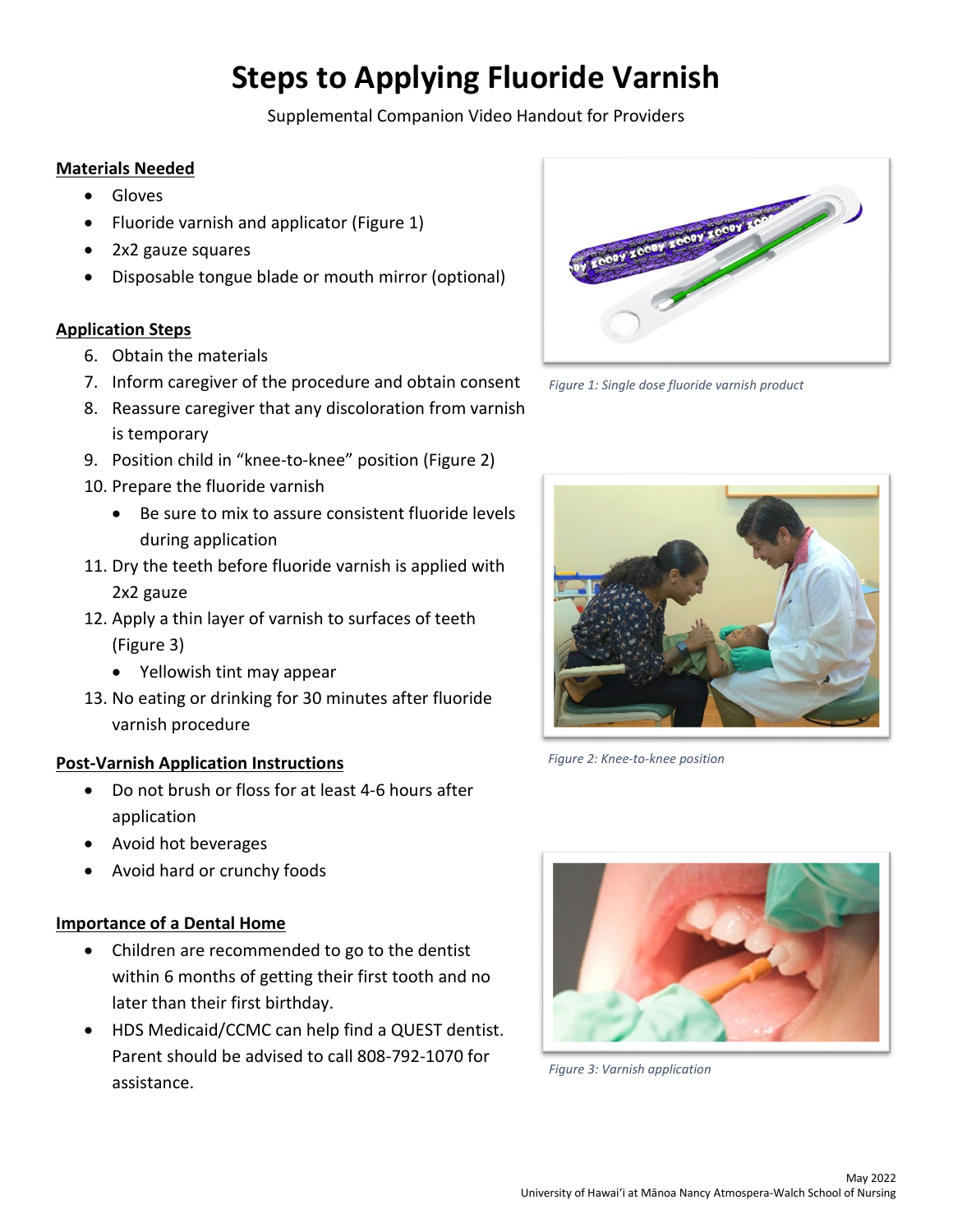# **Early Childhood Caries**

Normal and Abnormal Findings During Your Oral Examination





**Normal Baby Teeth Chalky White Spots Around the Gum Line Signs of Early Decay**



**Brown Spots Signs of Moderate Decay**



**Blackened and Missing Teeth Signs of Severe Caries**